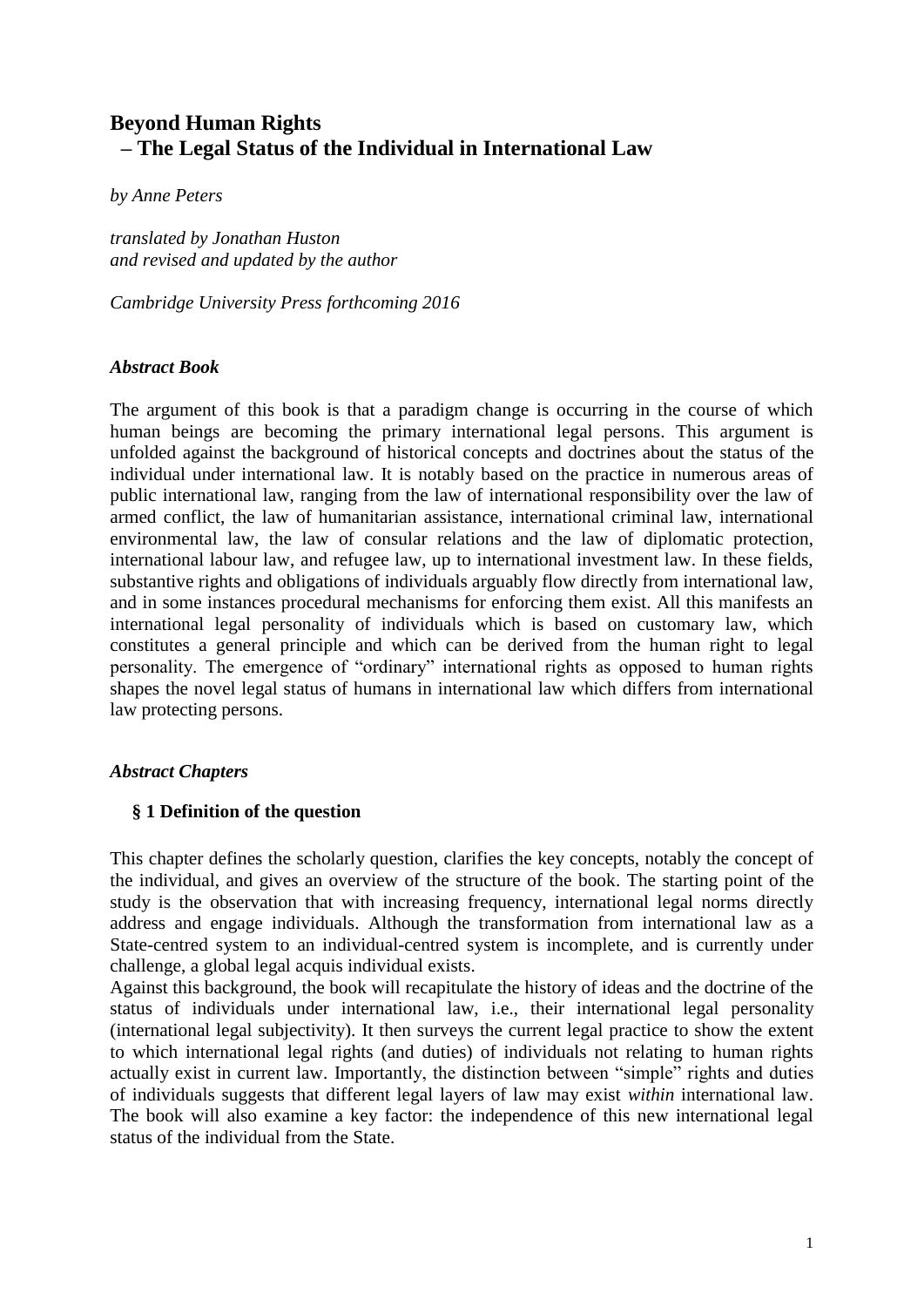#### **§ 2 Historical theory and practice of the international legal status of the individual**

This chapter traces the history of ideas on the international legal status of the individual. In the era of natural and international law, the individual was deemed part of that order. The individual was displaced by statism and legal positivism in the  $19<sup>th</sup>$  century, while only a minority of scholars considered the individual to be an international legal person, with differing justifications. The contemporary paradigms of international legal scholarship, ranging from policy oriented jurisprudence to neo-naturalism have different views on the status of the individual.

Historical legal practice strengthening the international legal status peaked in the interwar period, with the PCIJ Danzig opinion as a milestone. After the Second World War, the Nuremberg trials and the adoption of international human rights covenants are key factors. But so far, the international legal status of the individual has not been explained bottom-up with a view to the rapidly changing body of positive international law since the 1990s. A possible original, objective international legal personality of the individual would still need to be justified in more detail.

### **§ 3 The doctrine of the international legal personality of the human being**

The legal doctrine of the international legal subjectivity reflects and perpetuates the distinction between States and all other entities.

International legal subjectivity (or personality) is international legal *capacity* in the sense of the entitlement to be a holder of international rights and duties. International legal subjectivity does not require that an actor be able to generate international law himself or herself, and it does not require that the actor himself or herself be able to assert his or her rights before international monitoring bodies. International legal capacity precedes the ownership of rights. It is filled by specific rights and/or duties but is not constituted by them. Instead, the attribution of a concrete right or obligation to an actor implies as a condition precedent that the actor has legal capacity in the first place. The recognition of legal capacity does not automatically imply specific, concrete rights or entitlements. Legal capacity can in theory be entirely empty or without function if no specific rights are granted. International legal capacity thus does not say anything about the real legal position of a concrete entity.

#### **§ 4 International individual obligations**

Current international law imposes obligations on individuals in numerous sub-domains (the "regulatory turn")*.* Because of the practical and normative difficulties associated with these obligations, the development of further individual obligations directly under international law should be recognized only under two conditions: There must in fact be a need for global regulation in that regard, and the principle of legality must be respected. In situations where these conditions are properly met, individual obligations may be established through treaties, customary international law, general principles of law, case law, and secondary international law, especially resolutions of the Security Council. According to current international law, economic actors are not subject to any hard legal obligation to observe international human rights, but they do bear a political responsibility (driven by international law). Individuals do not have fundamental duties as a corollary to human rights, and the recognition of such duties is not advisable.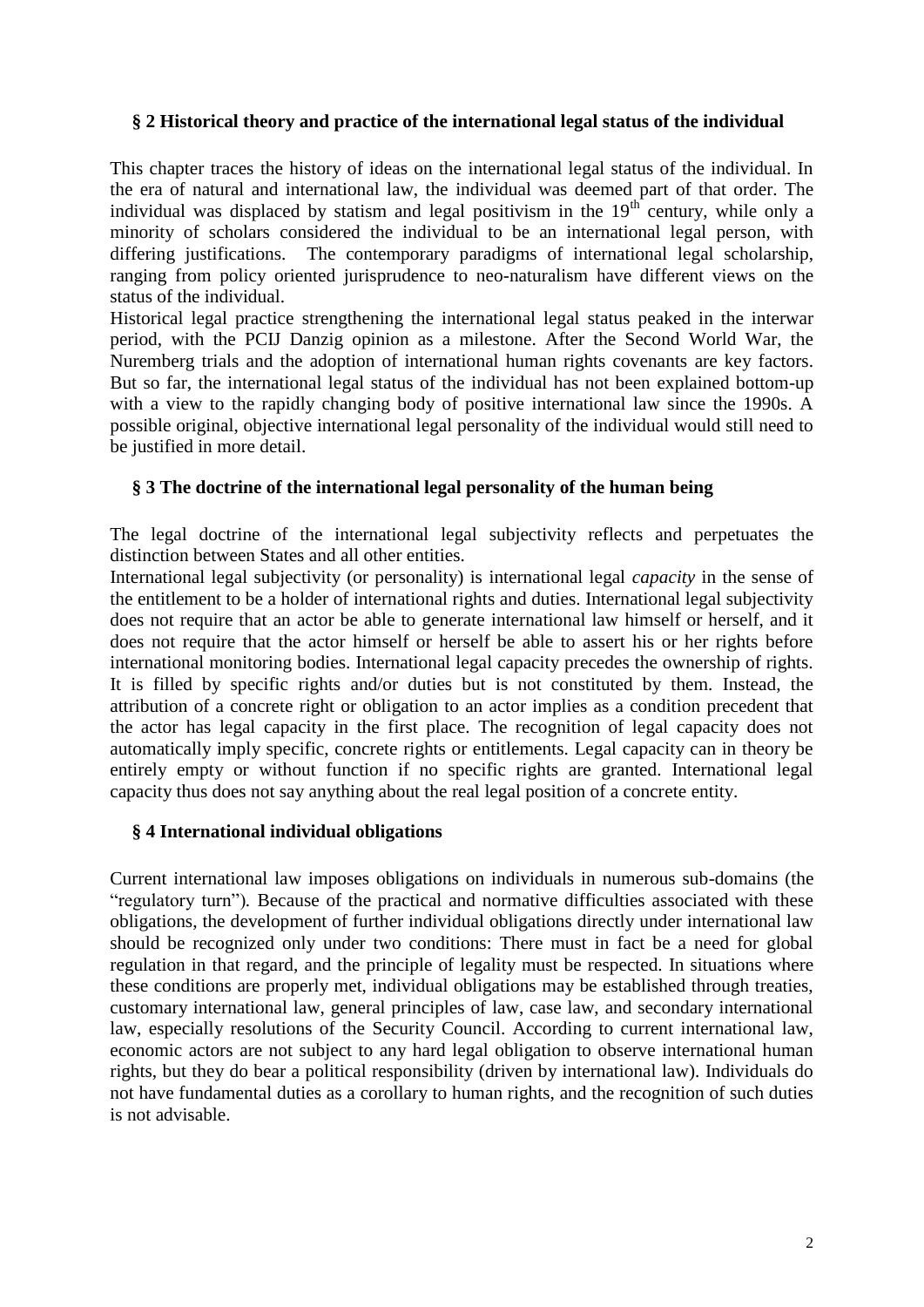# **§ 5 The international responsibility of the individual**

Individuals may be subject to secondary obligations in accordance with the law of international responsibility. In addition to the firmly established direct international criminal responsibility of individuals, the non-criminal responsibility of individuals can also be established as well.

The existing "civil" liability conventions might, as shown, be interpreted as a basis for the direct international responsibility of individuals with regard to the environmental damage covered by the conventions. However, neither the proposals by the ILC nor the much more differentiated law of the EU has taken it this far.

The legal possibility of imposing secondary international legal obligations on individuals as well as primary obligations should be welcomed from an abstract perspective in principle. The concrete and practical utility of such a development is questionable, however.

A direct imposition of international obligations on the operators and the assumption of a secondary relationship of responsibility under international law between the injured party and the (private) injuring party would only make sense if doing so would improve the possibilities of liquidation- which is doubtful. Attention must be paid that the international responsibility of individuals does not leave States of the hook – they would remain responsible in parallel to individuals.

### **§ 6 Individual rights arising from international responsibility**

Current general international law permits individual secondary rights held by individuals arising from State responsibility. This possibility results from the interplay between the international law of international responsibility on the one side and human rights protection and the law of armed conflict on the other.

The content of this secondary claim is directed at procedural remedies that must be provided primarily by national bodies. The State obligation to provide remedies can be seen as a correlate of the local remedies principle.

It is currently an open question whether beyond this, a claim for compensation under customary international law exists in the event of gross violations of human rights and international humanitarian norms.

There is (still) no international individual right to compensation in the event of violations of other norms of international humanitarian law that protect and entitle individuals, but such claims would be advisable *de lege ferenda.*

#### **§ 7 Individual rights and duties in the law of armed conflict**

Firstly, individual claims for compliance with some of the precepts and prohibitions of international humanitarian law (level of primary law) exist, as the non-renunciation-clauses and savings clauses testify.

Secondly,  $-$  and this is in practical terms most relevant  $-$  claims may arise from the relationship of responsibility at the secondary level in the event of a breach of a primary norm. The traditional reading preferred by the courts is that individuals have neither any general treaty claim nor a customary-law based claim to compensation. *De lege ferenda,* a strong current in the literature is favourable to recognizing individual compensation claims.

However, no international mechanisms for an individualized enforcement of such claims exist. Also, international humanitarian law does not require contracting parties to make a national legal process available. Most domestic courts have so far shied away from enforcing any individual rights arising from IHL.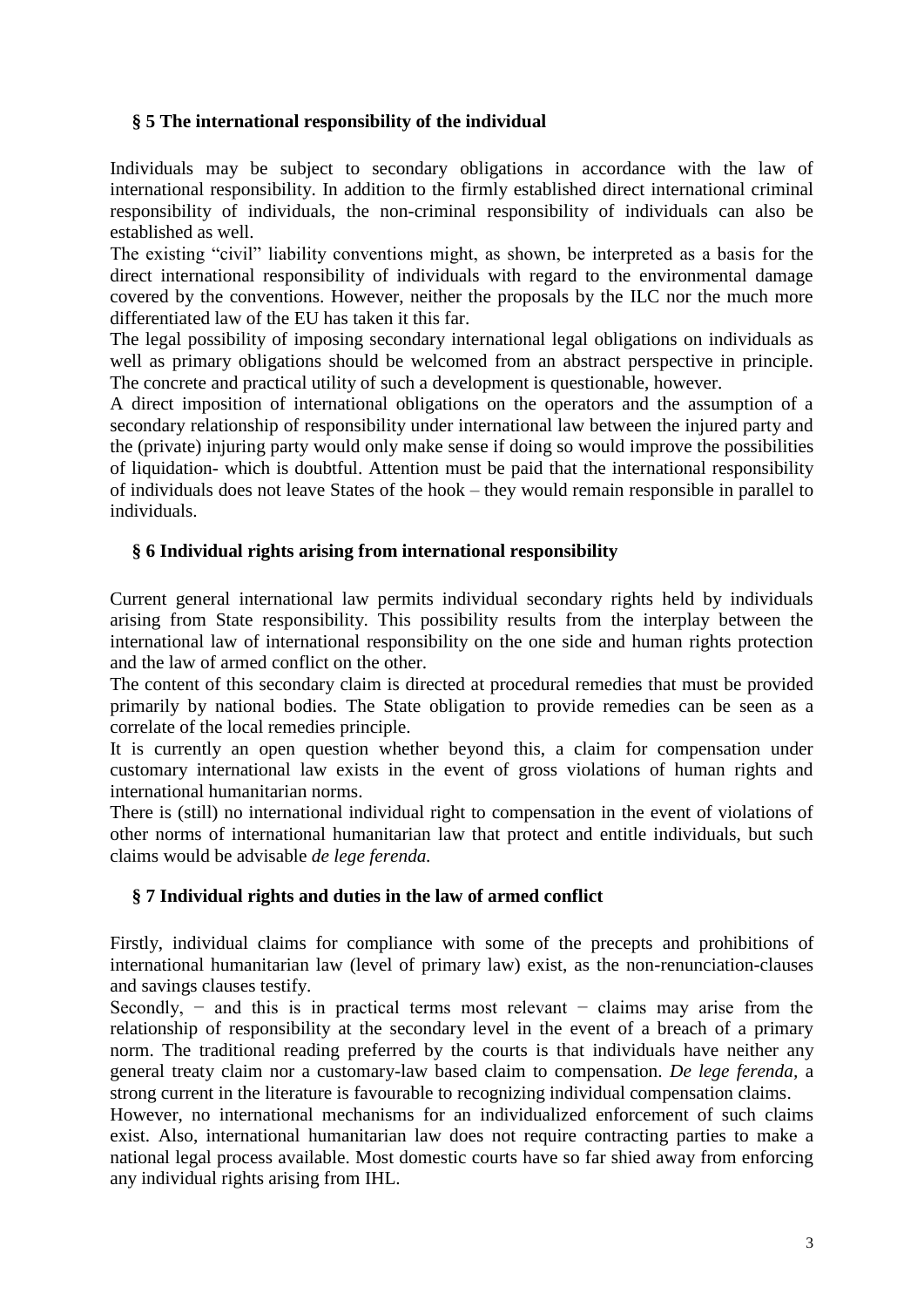Finally, every individual combatant and every civilian is a direct addressee of the norms of international humanitarian law *relevant to his or her situation*, where permitted by the wording of the norms and if the imposition of obligations is sufficiently foreseeable for the person concerned. The legal situation differs in international and non-international armed conflict.

### **§ 8 Protection against acts of violence and forces of nature**

This chapter discusses possible "trans-boundary" international legal claims of the individual, notably against third states, to protection and assistance in acute emergencies that threaten the elementary legal goods of human beings such as life and physical integrity, food, and shelter. Even if an *obligation* to protect – not only of the territorial State but also of (certain) *third* States and/or international organizations – appears to be emerging to some extent under *objective law*, this does not mean that an international individual right to transnational humanitarian protection (i.e., to active protective intervention by third States and other subjects of international law) is being recognized.

It is questionable whether the codification or recognition of a direct international individual right to protection and assistance in acute emergencies vis-à-vis third-party subjects of international law would be wise in terms of legal policy, since such a right could easily be abused as an excuse for interventions and could in practice hardly or only selectively be enforced.

### **§ 9 The international legal status of victims of crime**

All human rights bodies have formulated a positive legal duty to criminally prosecute, try, and in the extreme case, to punish. The IACtHR and the UN Human Rights Committee go farther than the ECtHR and appear to postulate a human right to prosecution and punishment.

In the context of criminal investigation and potential punishment, these are only obligations of conduct, and they are solely "objective", not mirrored by corresponding individual rights of the victims of violence.

The Rome Statute and ICC case law has created real international rights for victims of international crimes (rights to participation, rights to introduce and examine evidence, rights to protection, and a right to reparation). Their implementation must be balanced against rights of the defendant such as a fair and speedy trial.

It is controversial whether the entitlement to punish ultimately belongs to the individual victim, or whether it is incumbent to the public power (the State or the "international community"). Even if the public power is viewed as the victim's trustee, victims should not be deployed as replacement prosecutors. Any privatization of criminal prosecution would not do justice to the modern rationale of criminal punishment.

### **§ 10 Rights and duties in investment protection law**

Investors may own procedural and substantive primary and secondary rights in investment protection law. The procedural power to bring claims is an international legal position of the investor. The secondary claims belong almost indisputably to the investors, and the international legal responsibility of the host States is toward those investors. The primary rights accruing from the contract to the investor may, depending on the design of that contract, be internationalized and accordingly have an international legal nature. Moreover, investment treaties, notably BITs, may generate rights of investors ("direct rights") which normally co-exist with the rights of the State party.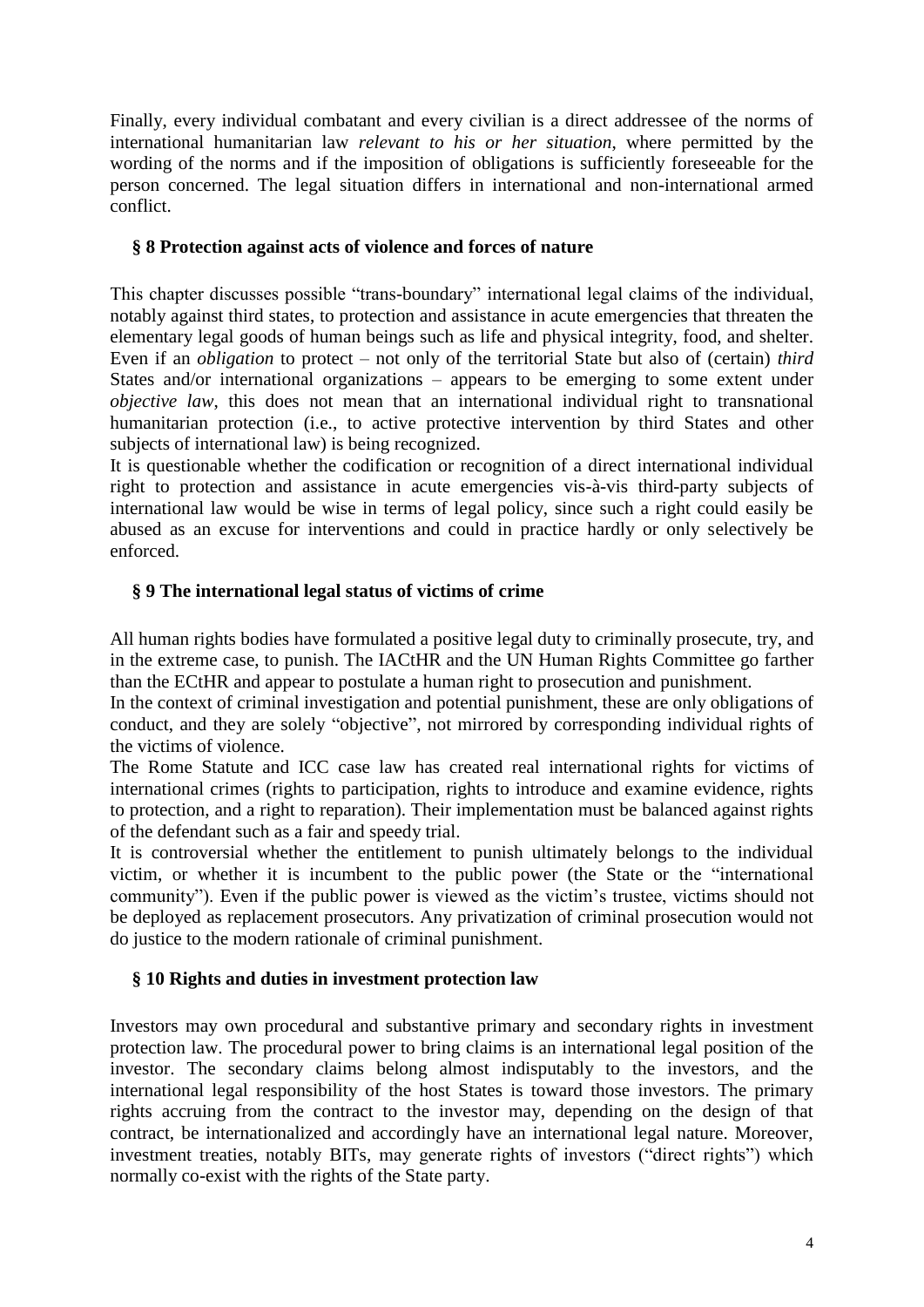The acknowledgment or reinforcement of procedural and substantive rights of investors under international law underscores the market-economic component of investment arbitration's hybrid quality. The danger of one-sided preferential treatment of investors can be minimized by recognizing and expanding investor obligations, under due respect for the principle of legality. The enforceability of investor responsibility appears limited at first sight, because host States can rarely institute investment proceedings themselves. However, the host State's active use of corruption as a defence may lead to inadmissibility and thus foreclose scrutiny of the substance of investors' claims.

## **§ 11 Individual rights in consular law**

In *LaGrand*, the ICJ recognized an international individual right to consular access and an associated right to information. These rights are best conceived as "ordinary" international individual rights. They are an element of the fair trial guarantee for foreigners, they are not human rights per se.

Effective implementation of the treaty guarantees by providing domestic remedies for breaches has not yet been sorted out conclusively in various domestic legal orders. The conceivable solutions range from annulment of the conviction to consideration in clemency proceedings, exclusion of evidence, monetary compensation, subsequent correction of the error, mitigation of the sentence, and compensation through the length of sentences served. It is submitted that the routine rejection of the exclusionary rule hardly satisfy the effectiveness requirements of international law.

# **§ 12 Individual rights in diplomatic protection**

In the law of diplomatic protection, individual international rights are conceivable vis-à-vis the injuring State and the home State. First, the *lex lata* is open in regard to who holds the substantive international legal positions underlying a request for protection against an injuring State. The attribution (or fiction) of rights belonging solely to the individual's home State no longer fits into contemporary international law and should be rejected. The acknowledgment of underlying substantive international rights of the individual has practical consequences for the inclusion of the individual in the proceedings and the permissibility of waiver.

Second, the home State's international obligation to properly consider the possibility of exercising diplomatic protection should be recognized. The State's discretion is limited (in virtue of international law) by the rights of the individual. This principle can be derived from the domestic constitutional law in an increasing number of states, and has been recognized by courts.

Another question is whether this duty is mirrored by an international individual right to proper exercise of discretion. Assuming such a right, it would encompass a procedural right of the person concerned to be informed of the reasons of the home State if it decides not to grant protection.

### **§ 13 The legal basis for the international legal personality of the individual – and the question of its independence from the state**

The question is whether the legal status of the individual was emancipated from States. The answer depends crucially on the legal basis from which that international legal personality is derived. All three traditional sources of law referred to in Article 38(1) of the ICJ Statute may serve as a legal foundation for international legal personality. Importantly, the human right to legal personality (Article 6 UDHR; Article 16 ICCPR), according to which everyone has "the right to recognition *everywhere* as a person before the law", forms an additional legal basis.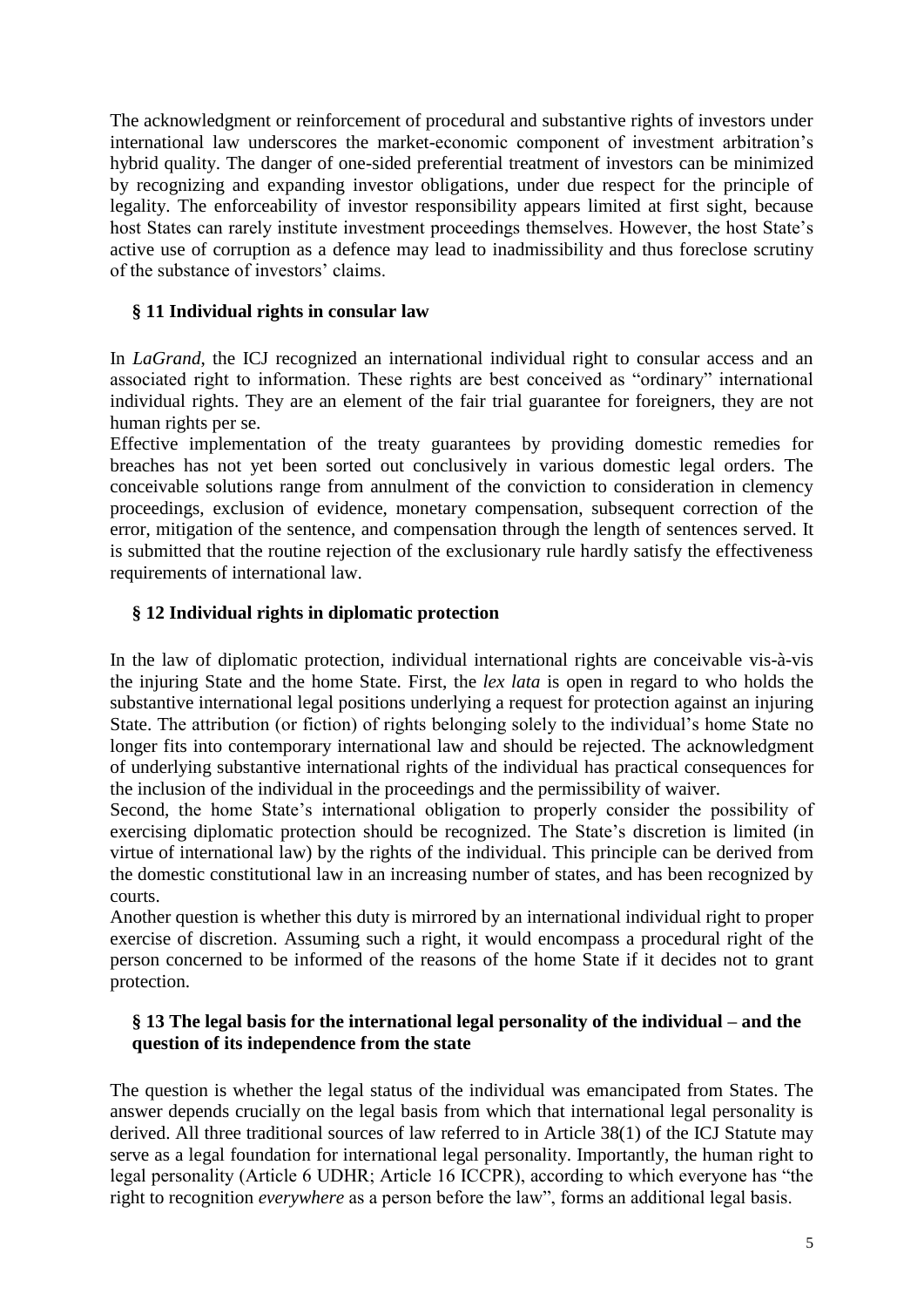International legal personality rooted in customary law, general principles of law, and human rights is not merely selective (relating to selective treaty provisions), but rather is a potential that is unlimited *a priori*. It is a separate question as to which rights will fulfil that potential. Ultimately a basis for the international legal personality of the individual independent of States is only conceivable if international law not created by States is deemed possible in the first place. It is submitted that at least some fundamental legal principles precede the existence of states as international persons, and that individual international legal personality is one of them.

### **§ 14 Human rights and other rights**

The umbrella term of international individual rights includes two groups of rights: human rights and "ordinary" rights. These two groups can be distinguished on the basis of the substantive criterion of importance for human interests, and only in the second place on the basis of formal criteria such as general recognition.

The ordinary rights serve non-fundamental human interests. It is appropriate that some of them are laid down at the international level, because global regulation is not only needed for "important" subject matters, but due to the transnational nature of many problems.

The distinction between human rights and "ordinary" international individual rights counteracts the risk of trivializing and overstraining international human rights. The distinction has practical legal consequences for the weight of the rights in question, legal protection, and their design and revocability.

Refugee law is an example for the superposition of human rights and other rights onto a regime which originally enshrined only intergovernmental obligations. Labour rights are also best conceptualized as a distinct category of international rights, besides human rights, while acknowledging a considerable area of overlap. The key conceptual difference is that international labour rights direct material claims against employers, which are predominantly private actors in market economies.

### **§ 15 The individualized enforcement of international law**

The recognition of primary international legal personality strengthens the role of the individual as a functionary, trustee, or *gardien vigilant* of (objective) international legality

A key question is that of the addressees bound by international individual rights (i.e., the obligors). In line with the decentralized structure of international law, international individual rights are directed against a multitude of actors. States are the primary obligors. Besides, it is not clear that these rights have received an additional new "direction of obligation", to bind also international organizations as obligors.

International individual rights are and should be primarily enforced through domestic institutions. International individual rights include a right to a local remedy (effective review by an independent body). But practical objections against individual enforcement of international rights before domestic courts must be taken seriously. The possibilities for the affected persons themselves to enforce international individual rights against international organizations are only rudimentary.

### **§ 16 Direct effect of norms establishing individual rights and duties**

The decision of a domestic institution (especially of a court) to apply a provision of international law directly or not may, from the perspective of international law, be guided by domestic law, but international legal requirements must be met. The interests of the individual